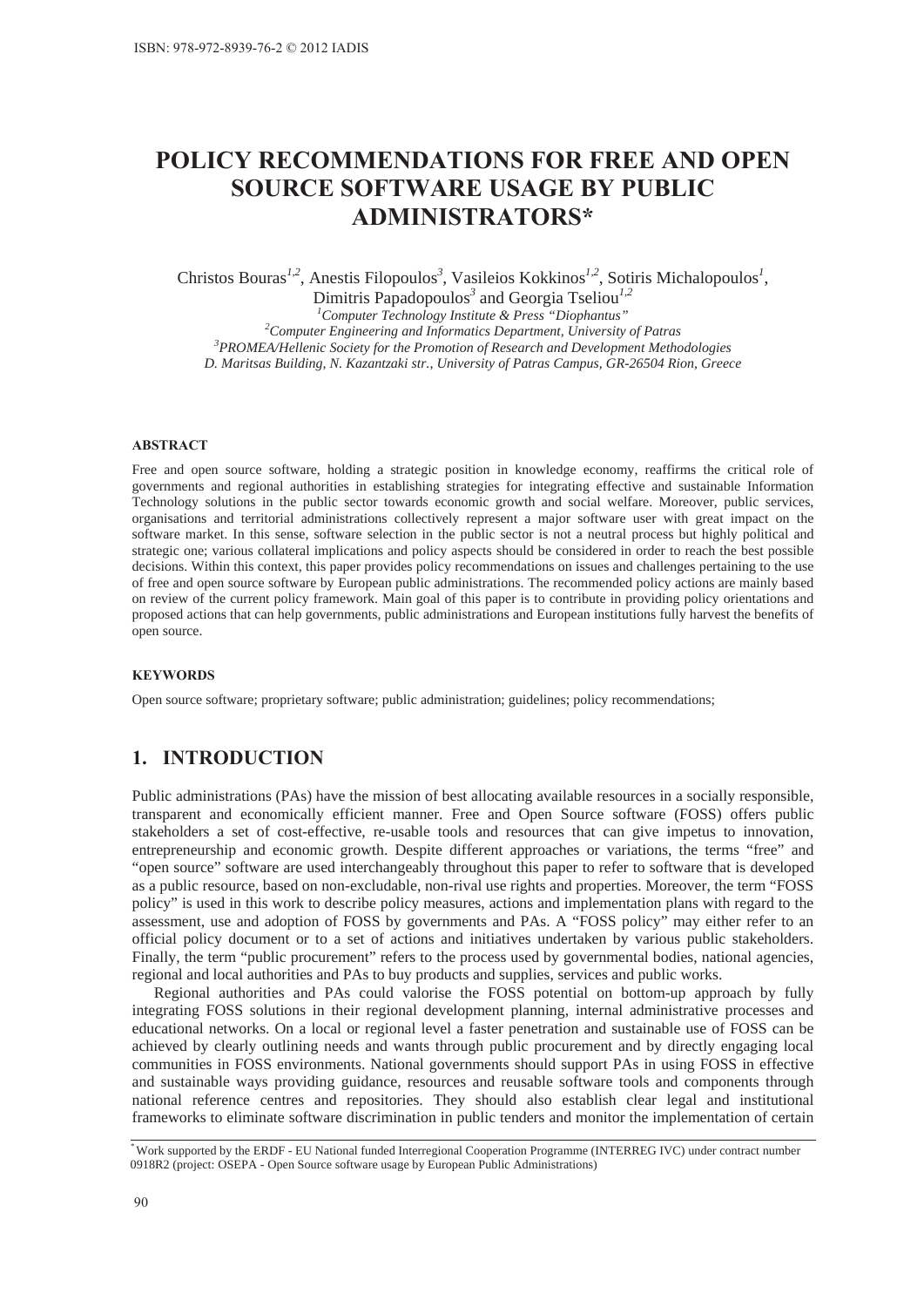principles and requirements such as openness, reusability and interoperability of data, software and systems in full compliance with the European frameworks and guidelines. On a European Union (EU)-wide level, there should be more straight forward policies for the implementation of defined requirements and specifications on openness, reusability and interoperability combined with the coordination and fine-tuning of the national strategies of the member states. The European software strategy as articulated through official policy documents should be constantly updated or revised where needed in order to reflect software market realities, industry driven achievements and public stakeholder needs.

Within this context, this paper outlines the current policy framework and proposes certain policy actions that can enable policy makers to better assess FOSS as a strategic choice offering competitive advantages for the public sector. It is specifically aimed at policy makers, Information Technology (IT) managers and heads of procurement departments in governments and PAs and social economy actors and institutions.

The remainder of this paper is structured as follows: In Section 2 the main policy issues and aspects relating to the use of FOSS in the public sector are presented. Section 3 provides a review of the current policy framework relating to FOSS within the EU context; while Section 4 proposes certain policy measures and actions in assessing, adopting and further integrating FOSS in public IT infrastructures. Finally, in Section 5 our conclusions and some proposals for future work are drawn up.

### **2. FOSS POLICY ISSUES**

FOSS is one of the main drivers of the software market with a remarkable growth and increasing share. This is verified by several studies, such as (Ghosh, 2006) and (Giron et al., 2009). Therefore, there is a need for coherent, up-to-date policies that address the various aspects of FOSS in the public sector. Policy making and implementation relating to FOSS in the public sector covers a wide range of areas and objectives: open access and e-inclusion requirements, fair market competition and non-discrimination in software procurement, standardisation and interoperability frameworks, research and development funding, IT security. Several national or EU policies relating to these issues have been defined in the last years and are constantly revised and updated to meet current development in the European software market and industry.

Based not only on their institutional status and mission, but also on their position in the software market environment, governments and PAs have a critical role to play in terms of software supply in general and FOSS use and penetration in particular. Depending on their scale, organisational profile and the specialised administrative and operational tasks they have to undertake, public organisations often seek custom developed IT services and software solutions that can be tailored to their specific needs and that they are often shared and identifiable between different departments and organisations. FOSS, allowing for maximum customisation and re-use, brings certain advantages that need to be assessed on a wider, IT policy level. Moreover, due to their public service orientation, public agencies and administrations have also to reinforce and themselves comply with certain principles and requirements such as open access and availability of public data, transparency in public funding and spending, fair market competition and accountability to citizens. Due to its features as a public good with non-rival use rights, FOSS directly relates to these policy objectives as a potential enabler pertaining to societal, economic and strategic aspects.

Openness and "e-Inclusion" refer to the indiscriminate, unhindered access of all citizens to public information and e-government services. Government departments and PAs are obliged to facilitate the access of citizens to public data and to support information exchange mainly through the adoption of open platforms, standards and technologies. It has been argued that the citizen's right to information goes as far as scrutinising the procedures under which information was generated and processed. In this sense, software should also be well documented in all its technical features and adopted through open and transparent procurement and selection procedures in order to promote competition fairness, public information accessibility and accountability. Furthermore, one of the most critical aspects and a strong motivation driver for PAs when opting for FOSS is that of cost cutting in terms of software licence purchasing. FOSS, based on a free use and distribution licensing model can help PAs significantly reduce the cost of acquiring software. FOSS, however, should not be considered as cost-free and decision making for public spending should refer to all associated, direct or indirect costs (e.g. service subscriptions and licence agreements, required upgrades and extensions, technical support, training and maintenance fees). Finally, avoiding data and vendor lock-ins is a critical strategic priority for any public organisation planning to acquire IT systems and applications. Not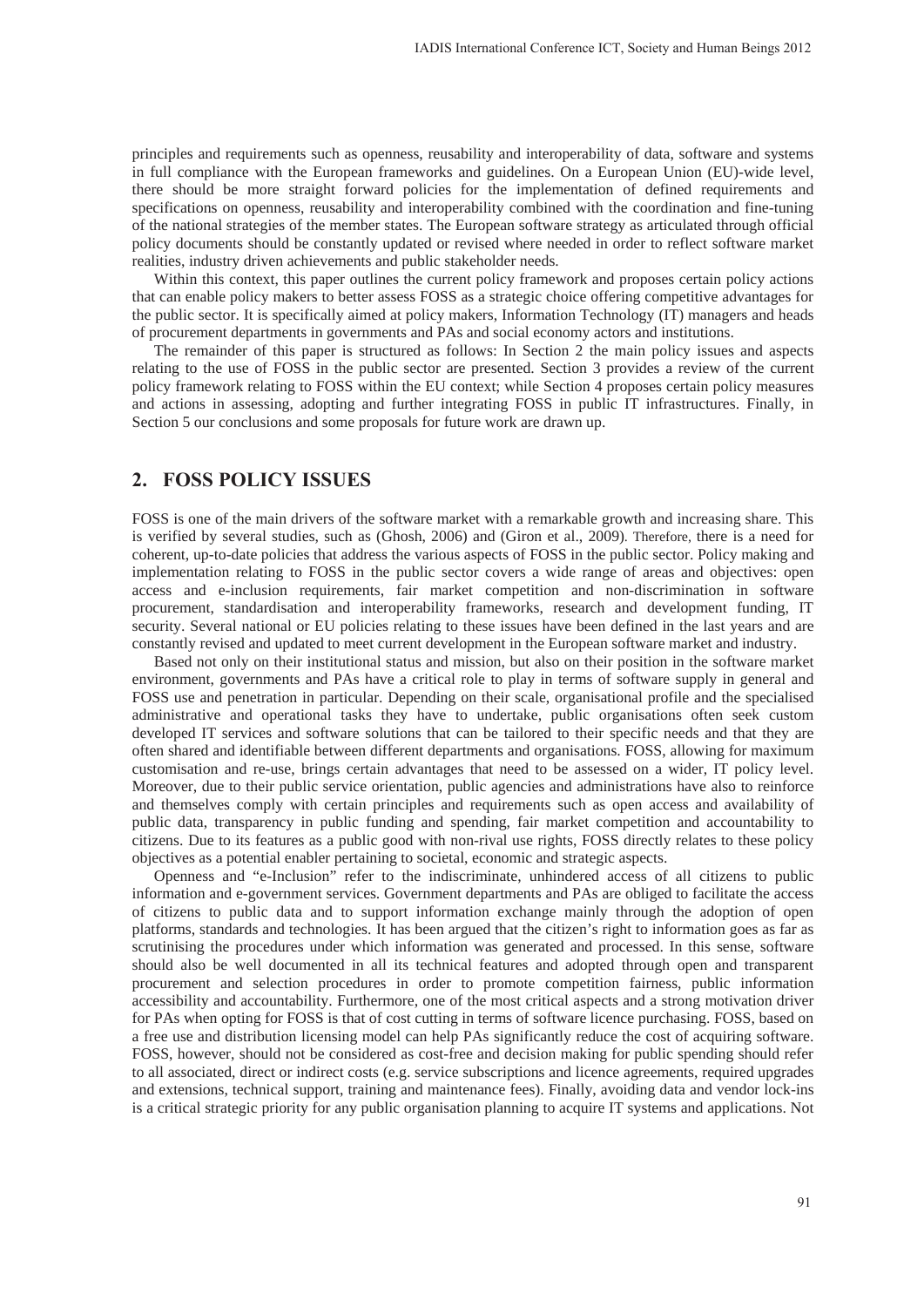heavily relying on external providers for data security and not being tied up to specific software products and vendors are two key factors for national governments and PAs wishing to maintain a certain level of independence. Such independence can be achieved in more than one ways combining both open source and proprietary features. FOSS, however, provides a higher level of control and flexibility over software thus offering a potential advantage in terms of technological independence.

# **3. FOSS POLICY FRAMEWORK**

Legal and institutional frameworks regulating software policies and practices touch upon a wide range of implementation levels and areas. Three main implementation levels are defined and used in this paper in order to describe policies and policy makers: the *Local / regional level* (municipalities, local governments and regional authorities), the *National level* (national governments, agencies and associations, parliaments, legislative bodies) and the *EU-wide level* (the European Commission, the European Council, the European Parliament, European agencies and observatories).

In the EU context, the principle of subsidiary requires that political decision making is made on the lowest possible administrative and political level. EU legislation can only occur in areas that have not been (or have been inadequately) addressed by regional or national policies implemented by Member States. Within this framework, there are several national legislative acts, EU Directives, European Commission Communications, government action plans, frameworks and guidelines that regulate software use and acquisition in the public sector. Fewer official documents address open source as a policy issue.

For the purposes of this paper five policy implementation areas that relate to FOSS have been defined, as depicted in Figure 1: *Data openness and reusability* (policies on the openness and accessibility of data and public sector information, strategies for the interoperability of e-government services and the reusability of software solutions and components in the public sector), *Licensing, procurement and software market policies* (policies for software licensing and procurement, rules and procedures for public tenders, fair market competition), *FOSS adoption, integration and sustainability* (policies on assessing, adopting and integrating FOSS as a sustainable solution), *Research and innovation* (policies for investing in open source Research and Develop (R&D) as a means to support innovation, entrepreneurship and regional development) and *Training and education* (policies for the educational use of FOSS and its integration in learning environments).

Some of the most recent key policy initiatives that also relate to certain aspects of FOSS are the Public Sector Information Directive 2003/98/EC, the Public Procurement Directive 2004/18/EC, the European Interoperability Framework, the Commission Communication on "Interoperability for Pan-European eGovernment Services", the Lisbon Ministerial Declaration, the i2010 initiative, the Commission Communication on the "European Interoperability Strategy" and the "European Interoperability Framework", and the Commission Communication: a Digital Agenda for Europe (The European Commission, 2010). With the exception of EU Directives that have been transposed to national legislative acts and therefore acquired a mandatory status, most of these policy documents have an advisory status to national governments and PAs.

The same applies for the National Interoperability Frameworks (NIFs) that have been developed in most Member States as a response to the European Interoperability Framework (EIF). According to the 2009 Overview of the National Interoperability Framework Observatory (NIFO), 13 countries out of the EU27 have published their own NIFs while several more are in progress (IDABC, 2009). There are, however, cases of national strategies, government action plans and policy documents that specifically refer to open source as a policy issue. Some of the most recent examples have presented in Denmark (The National IT and Telecom Agency, 2009), UK (The Cabinet Office, 2009), Spain (Cenatic: National Observatory of Open Source Software, 2008) and Netherlands (The Ministry of Economic Affairs, 2007).



Figure 1. FOSS policy areas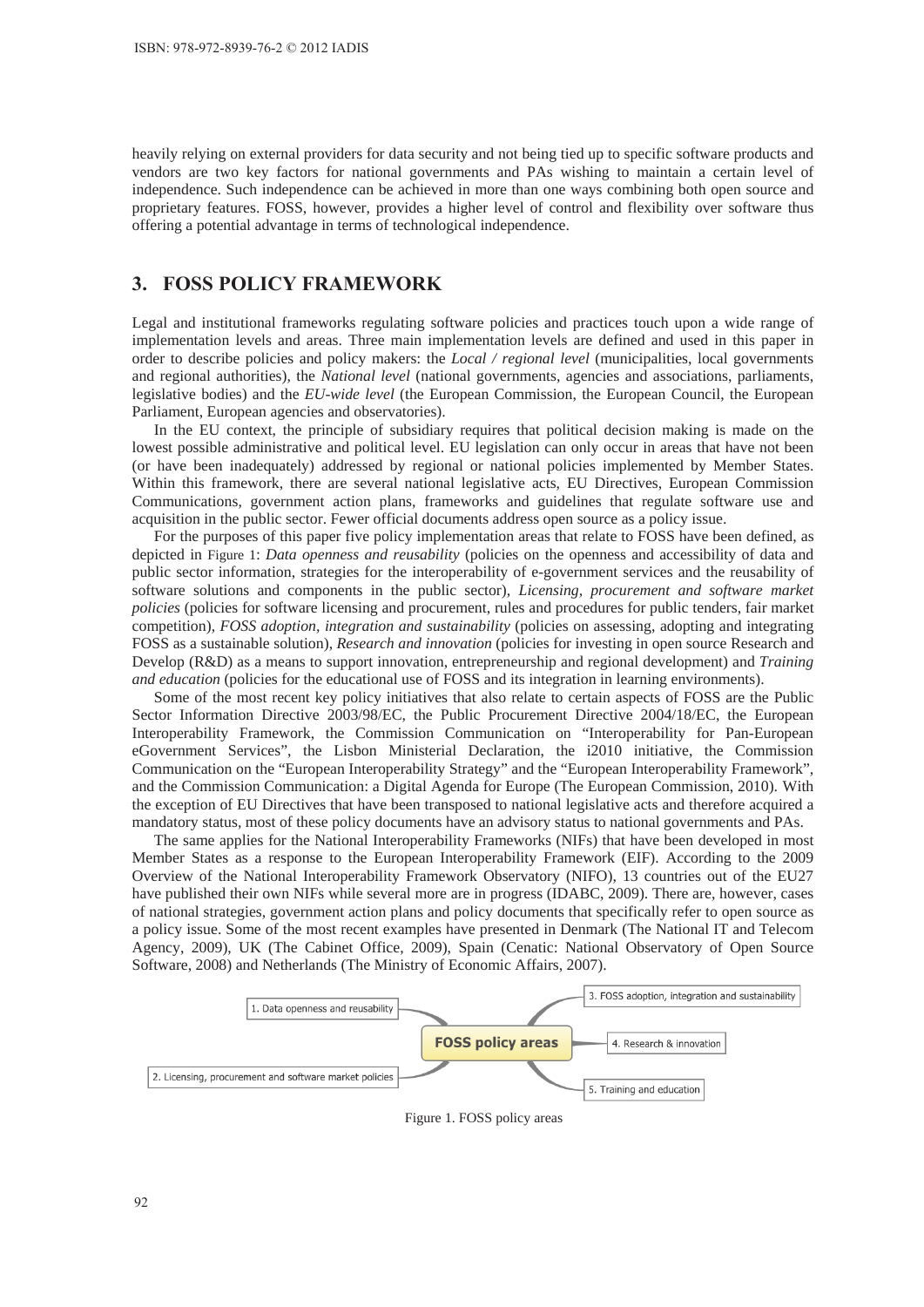# **4. FOSS POLICY RECOMMENDATIONS**

This section provides policy recommendations on aspects and issues pertaining to the assessment, adoption and integration of FOSS by European PAs. Based on the current policy framework, review and analysis, twenty five recommendations have been proposed, grouped in five broad FOSS policy areas (Figure 2) as defined in the previous section.



Figure 2. Proposed actions by policy area

# **4.1 Data Openness and Reusability**

# **4.1.1 Using Open Standards on a "Comply or Explain" Basis**

PAs are urged to opt for the highest possible level of openness whether using FOSS or proprietary systems and applications. In cases where required open standards are not available, thus opting for less open alternatives, PAs should provide sound justification for non-compliance. This approach has been adopted by the Dutch Government as the "comply or explain" policy. In any case, a compliance policy for open standards should consider all available platforms and technologies that could support the implementation of such standards also providing justification for all decisions made.

# **4.1.2 Fine-tuning Interoperability Strategies**

The interoperability of software-based public services through the use of open standards and platforms has been defined as a high level strategic priority in the EU (ISA, The European Commission, 2010). Several NIFs have been developed and published in response to this objective. This has posed, however, a risk of fragmentation and lack of homogeneity as not all NIFs are fully aligned with the revised EIF. This risk needs to be addressed through coordination and monitoring mechanisms on an EU level (e.g. the NIFO) in order to compare, analyse and assess the national interoperability strategies. Policy initiatives should also be undertaken by national governments in order to make sure that NIFs are fully compliant with the revised EIF.

# **4.1.3 Defining Monitoring and Support Mechanisms for Openness and Reusability**

Mechanisms that could work as support centres for the sharing and reuse of FOSS solutions should be developed or further supported on a national or regional level in order to make sure that open standard and reusability requirements are clearly defined and are fully implemented across the public sector. National or regional authorities should also provide a knowledge basis and support resources for making standards, available options and technologies clear and accessible to all stakeholders.

# **4.2 Licensing, Procurement and Software Market Policies**

# **4.2.1 Defining a Clear Licensing Policy**

Governments and PAs should define needs, requirements and the desired level of control over software based on which they should specify the selection criteria of software licences. A software licence adoption policy could be based on a number of criteria, such as the unlimited access to source code and unlimited usage of the software, the right to reproduce and distribute an unlimited amount of copies, the right to modify the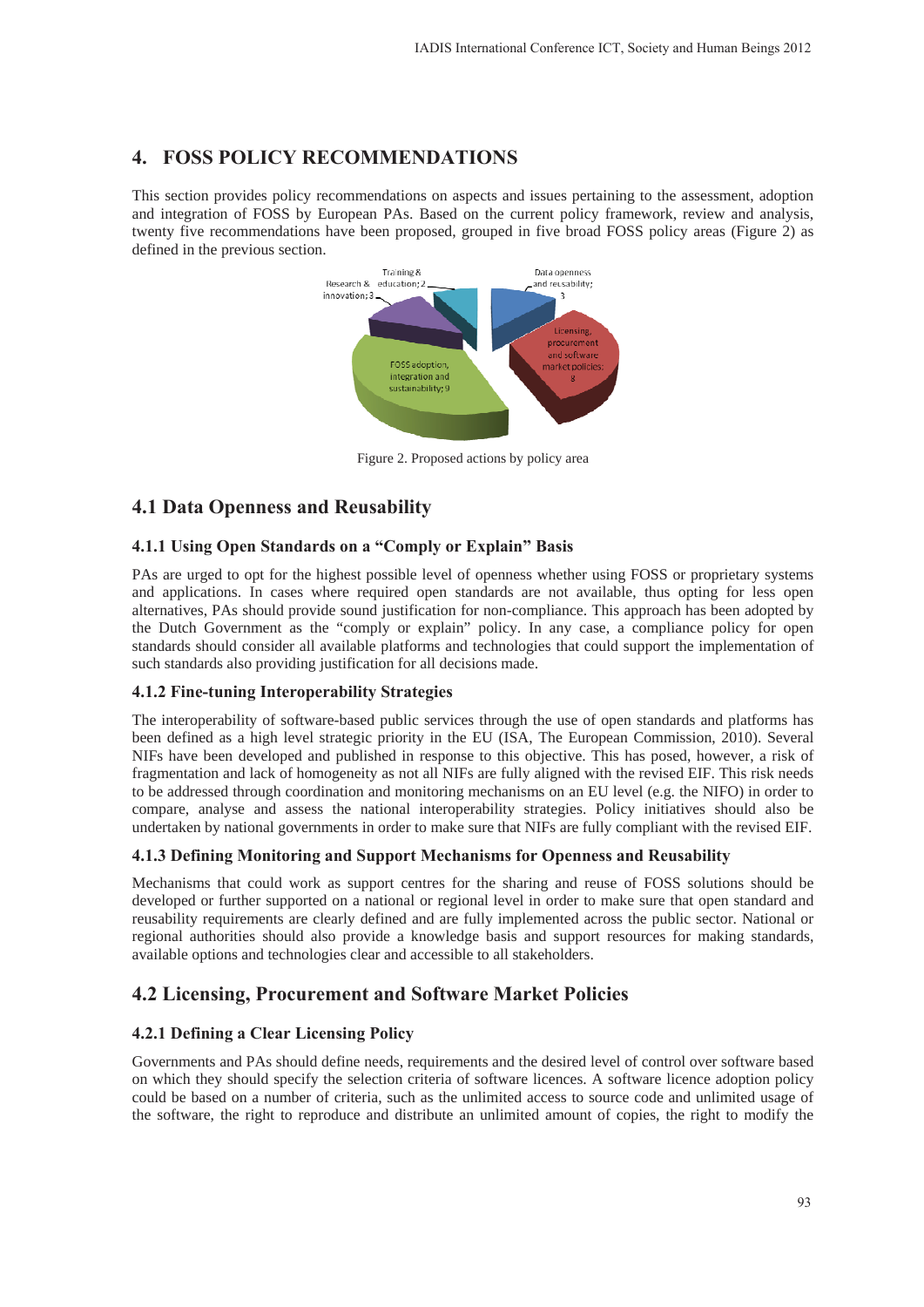software and redistribute the modified software under the same license restrictions. Understanding licensing schemes should be treated as equally important as the acquisition of software itself.

#### **4.2.2 Developing Common Licensing Policies across the Public Sector**

PAs with shared objectives and similar organisational needs should jointly develop "one to serve all" licensing policies for software. In this way they could strongly put forward common wants and needs on software and develop a shared knowledge basis on licensing issues as a firm, common ground for selecting best value-for-money solutions.

#### **4.2.3 Monitoring Tenders for Software Discrimination Practices**

According to the last Open Forum Europe procurement monitoring report (Open Forum Europe, 2011), a 13% out of the monitored public tenders made an explicit reference to a proprietary software trademark, thus excluding FOSS or proprietary alternatives. In order to ensure fair market competition and transparency, public tenders should be monitored for discrimination factors and practices. Public procurement officials and decision-makers have to take a series of measures in opening up procurement procedures to all providers.

### **4.2.4 Updating Procurement Frameworks and Procedures**

Governments and PAs should update or adjust, where needed, foreseen requirements and procedures for software procurement and public tenders, in order to both meet changing organisational needs and reflect the dynamics of the rapidly growing software market. By keeping software procurement frameworks and procedures up-to-date, PAs can make sure that their current needs and wants are properly reflected and possible entry barriers for emergent technologies or innovative software products would be removed.

### **4.2.5 An "Equal Consideration" Policy: Balancing Needs and Options**

Governments and PAs should balance between serving their own wants and needs and discriminating against specific products and alternatives when opting for a specific solution. The needs, requirements or specifications should be reflected and defined in the form of technical requirements, desired functionalities or additional services. Therefore, PAs should consider both FOSS and proprietary solutions on an "equal footing", based on competitive advantages and desired features. An "equal consideration" policy based on a fair treatment is likely to increase market offerings and available options.

#### **4.2.6 Requiring Compliance with Interoperability Frameworks in Public Tenders**

PAs should include open standards and interoperability requirements in tenders in a clear and justified way. They should specify, for example, that standards, interfaces, protocols or file formats implemented must meet the open standard requirements. Some basic open standard properties that can be defined are standards that can be delivered by all suppliers and equivalent technologies, standards that are developed and documented following open, transparent procedures and standards without restrictions regarding their re-use.

### **4.2.7 Setting a "Re-Use Instead of Re-Build" Priority in Public Tenders**

According to the EIF, PAs "*are encouraged to reuse and share solutions and to cooperate on the development of joint solutions when implementing European public services*" (ISA, The European Commission, 2010)*.* They are also urged to *"develop a component-based service model, allowing the establishment of European public services by reusing, as much as possible, existing service components*". Following the requirement for sharing and reusing software solutions, PAs should include clear specifications and criteria for the reusability of software components in public tenders.

#### **4.2.8 Developing Joint Procurement Policies in Fulfillment of Shared Priorities**

PAs are strongly urged to form stakeholder networks and develop common procurement policies to fulfill joint needs and to benefit from fair and increased market competition. PAs with similar organisation needs should work together in defining shared procurement requirements and software selection criteria that could increase offering of FOSS solutions. PAs have a lot to gain from joining forces with peers in procuring FOSS. FOSS has not yet reached its full potential in public procurement and therefore public organisations should keep providing guidelines and information resources on open source procurement policies through dedicated stakeholder networks, groups and consortia.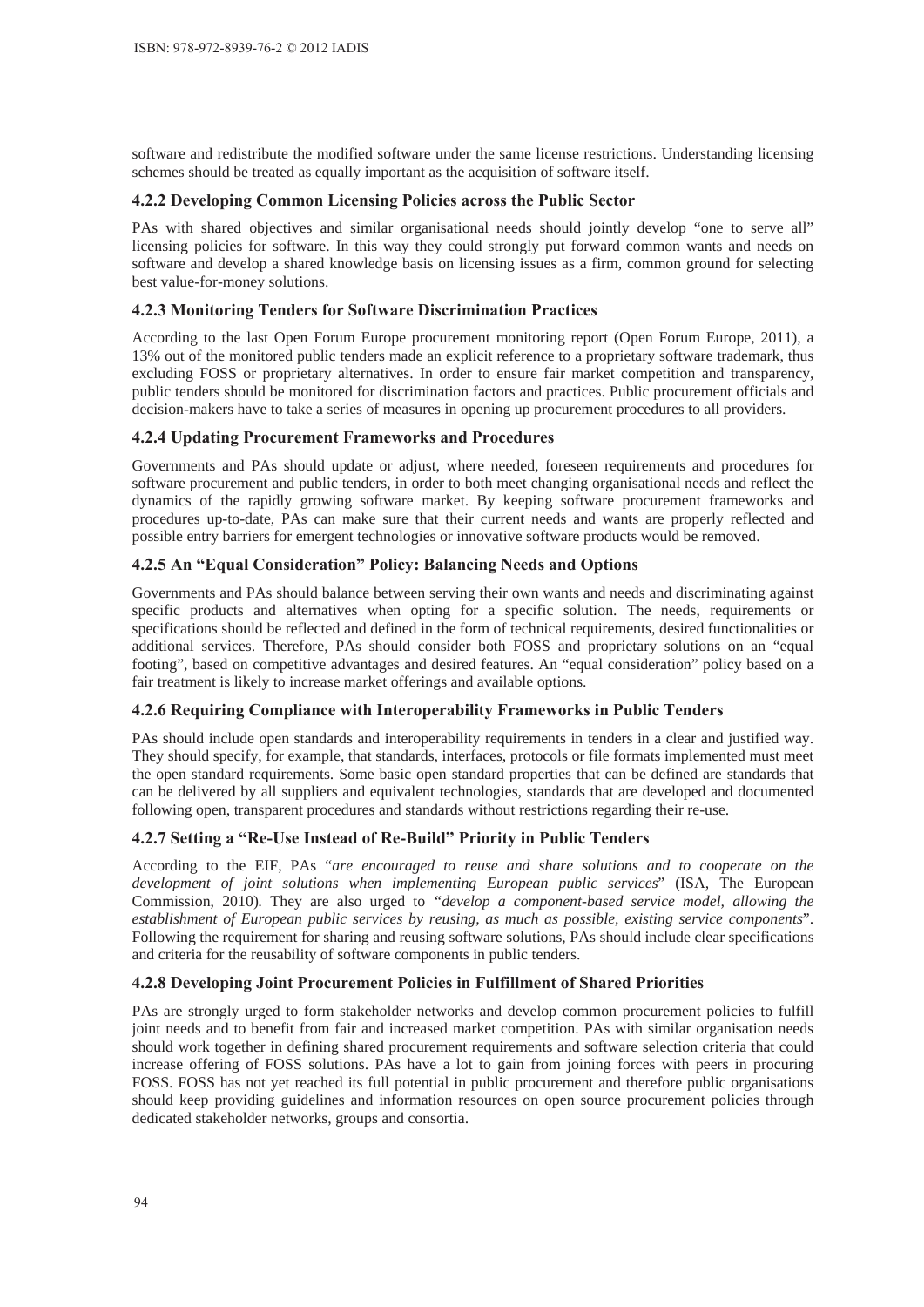# **4.3 FOSS Adoption, Integration and Sustainability**

### **4.3.1 Developing FOSS Adoption Plans as Part of Wider IT Strategies**

Planning a wider strategy for FOSS adoption and sustainability should include estimated risks and clearly set objectives, foreseen costs and expected benefits. A FOSS adoption plan should also be adjusted to the scale, IT architecture and organisational profile of the public organisation it is developed for. Offered solutions should be reviewed in the light of available human and technical resources, existing software systems and applications, targeted end-users and overall organisational needs.

### **4.3.2 Allowing for Diversity in Open-Standard Software Environments**

In order to ensure IT sustainability and flexibility, PAs should allow for diversity in open standard-based software environments in which they can fulfill their needs in terms of operational tasks, software functionalities and interoperable services. PA managers and staff should be able to serve internal needs and processes through different software components or environments under a common open standard principle.

### **4.3.3 Adapting Internal Processes to Open Source Environments**

The integration of FOSS systems and application in public IT infrastructures often fails due to the fact that PAs are unable to cope with the features and requirements of FOSS operating environments. Lack of training and awareness and the incompatibility of internal processes and operational tasks with adopted solutions significantly raise failure risks. PAs should be able to integrate not just proprietary but also FOSS systems in their IT architectures and organisational structure. Internal processes and operational tasks should be adjustable both to the proprietary and FOSS models for software development and support.

### **4.3.4 Clarifying the Legal and Institutional Framework**

When adopting or migrating to FOSS solutions, PAs are often involved in time consuming and burdensome bureaucratic processes that can hinder or delay implementation. A large scale FOSS migration project may involve several units, departments or agencies in terms of jurisdiction. This raises a need for policies that can simplify processes for integrating FOSS. Therefore, national or local governments should provide coherent and updated legal and institutional frameworks for FOSS development licensing and adoption in the public sector. Moreover, the legal requirements and the responsibilities of all organisations involved in IT policy planning and software procurement should be clearly defined and known to all stakeholders.

### **4.3.5 Providing Guidance and Support to Small and Medium Size Organisations**

National governments, central agencies and regional administrative centres should provide guidance and support to small and medium organisations considering FOSS adoption plans and migration projects. Such a support should not restrict to funding but it should also include the specification of standards and requirements, guidelines, documentation and knowledge resources, consensus building and stakeholder motivation. Joint initiatives and collaborations under an "umbrella" agency can attract more potential adopters and increase the transferability of best practices between small scale organisations.

### **4.3.6 Involving Staff through FOSS Training and Awareness**

FOSS migration projects often fail due to limited involvement of staff and users. Motivating and involving a large number of staff or even an entire organisation in integrating a FOSS solution is the best way to ensure that end-users are going to actively participate and keep on using the systems or applications introduced. Therefore, PAs are urged to plan actions and initiatives for raising awareness and training their staff in FOSS systems and applications as a critical aspect for the effectiveness of their open source policies.

### **4.3.7 Beyond Cost Analysis: Defining a FOSS Assessment Policy**

Governments and PAs should develop a full assessment policy for adopted FOSS solutions considering both costs and long-term benefits. Evaluating a FOSS project through predefined standards and criteria (e.g. technological maturity and reliability, total amount of cost savings) and by getting both internal feedback and -if possible- external expert opinions is the best way to make sure that all identified risks and weaknesses will be addressed and benefits will have a long-term impact within the organisation.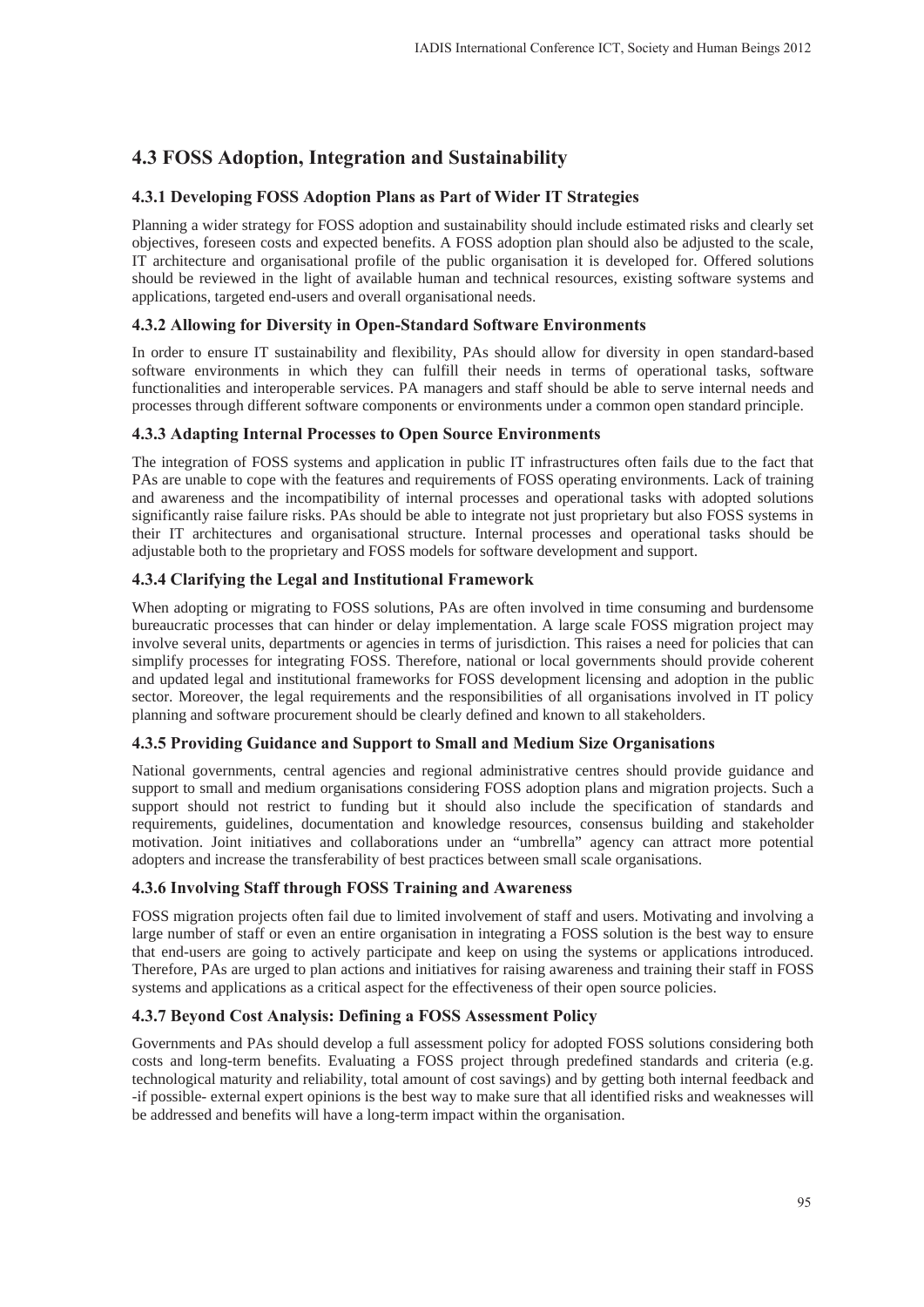### **4.3.8 Integrating FOSS as a Vehicle for Regional Development**

A well planned, large scale migration of public services and IT infrastructures to FOSS, if combined with motivation drivers for staff, citizens and businesses can be a key factor for regional growth and development. Therefore, local governments and regional authorities should assess FOSS as an enabling factor that can open up opportunities and valorise local strengths as part of wider Information and Communications Technology (ICT) based strategies for regional development.

### **4.3.9 Supporting Public Organisations as Potential FOSS Producers**

As clearly stated in the EIF, European PAs are strongly encouraged to develop component-based service models, and to share and re-use software solutions as much as possible. Based on this recommendation, PAs should be given support, not only on a policy level but also in terms of legal guidance, funding, resources and practical guidelines in order to be able to become themselves FOSS producers and providers, and therefore contribute to open source code quality and supply of reliable FOSS solutions.

# **4.4 Research and Innovation**

### **4.4.1 Investing in FOSS Research and Development**

Europe has a wide and active base of FOSS knowledge centres. Nevertheless, it still fails, to a great extent, to turn this advantage to large scale, commercialised FOSS projects and successful FOSS-based business strategies. The EU, in close collaboration with Member States and regional stakeholders should orientate R&D policies towards promoting FOSS development and entrepreneurship by investing in public-private partnerships, regional research clusters and innovation hubs. This can not only boost regional economy but also help improve Europe's strategic position in the software industry.

### **4.4.2 Revising the EU Software Standardisation Strategy**

As stated in a report for "European Software Strategy" (The European Commission, 2009), the Commission should: "*recognise the prominent role of industry fora and consortia in developing standards within the software market and take appropriate action*". Based on the above, the EU policy on software standardisation should be revised based on: a clear and detailed mapping of the standardisation needs of public stakeholders, the need for openness of standards in the public sector and an acknowledgement of standards developed by standardisation consortia and the industry. Moreover, it should be revised combined with initiatives for widening the European FOSS development base as a way to improve and speed up standard adoption mechanisms.

### 4.4.3 Investing in Innovative Software Products and Solutions

FOSS is expected to have an increased market penetration in the following years based on its features and on emerging technologies and new software delivery models such as Software-as-a-Service. This trend raises a need of adapting open source policies to the changing software environment. PAs, national governments and the EU should meet the challenges raised by this new environment by investing in FOSS as a key enabler of internet based software services. In this way, they could reap the benefits of the further growth and penetration of FOSS in the software market and develop innovative, cost effective software solutions.

# **4.5 Training and Education**

### 4.5.1 Integrating FOSS as a Means to Increase ICT Skills and e-Inclusion

FOSS based itself on skill developing, learning and experimentation has a great potential as a training toolset. The skill setting value of FOSS has been acknowledged long ago by employers that are willing to recruit developers with an open source "exposure" background. Such a training value comes at significantly low cost and therefore it can be capitalised to increase digital literacy and professional IT skills for both staff and citizens (Ghosh et al., 2002). Governments and PAs are urged to develop programmes and initiatives on FOSS training for staff and citizens through their capacities and infrastructures. The EU should also fund and actively support FOSS training as means to address it deficit in ICT skills and digital literacy.